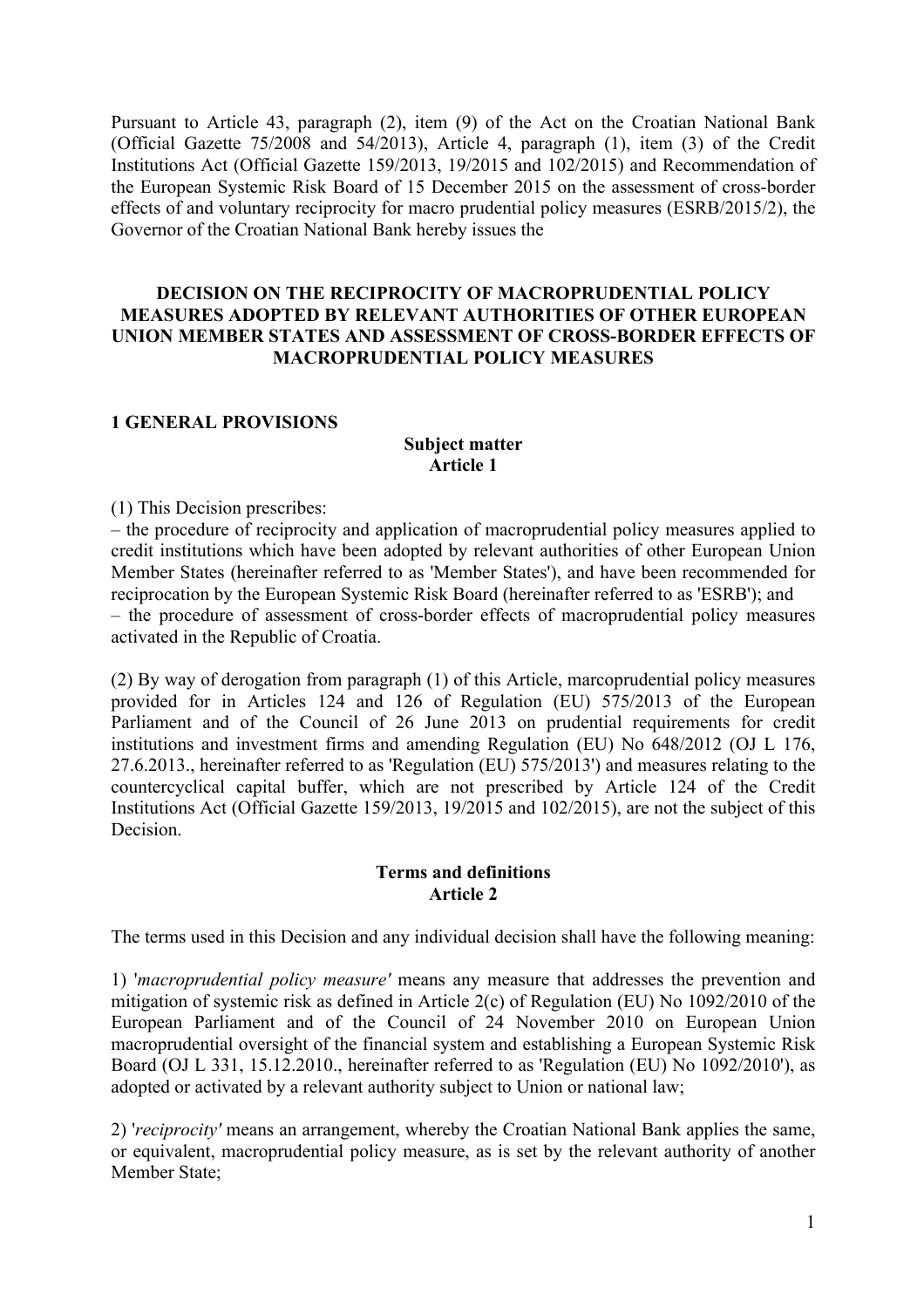3) *'reciprocating macroprudential policy measure'* is a measure that by subject and coverage has the same economic impact, the same scope of application and the same sanctions for noncompliance as the measure that is reciprocated;

4) *'additivity '* is the principle of applying reciprocating measures relating to capital buffers, thus avoiding the multiplication or overlapping of existing and reciprocated measures in covering identical risks;

5) *'relevant authority'* means an authority competent for adopting and/or activating macroprudential policy measures in a Member State;

6) *'exemption'* means that a credit institution is not obligated to apply a reciprocating macroprudential policy measure, if the Croatian National Bank establishes that the exposure to the identified risk is non-material, or if it establishes that there is no possibility of material cross-border effects (*de minimis* principle);

7) *'cross-border effects'* include the negative effects of the implementation of national macroprdential measures in the form of leakages and regulatory arbitrage of the participants in the European financial market, in the Republic of Croatia and other Member States;

8) *'total exposure'* shall have the meaning as defined in Article 5, paragraph (1) of Regulation (EU) No 575/2013;

9) *'risk exposure'* means the total risk exposure amount calculated in accordance with Article 92, paragraph (3) of Regulation (EU) No 575/2013;

10) *'individual decision'* means a decision adopted pursuant to this Decision for the purpose of reciprocation of macroprudential policy measures adopted by the relevant authority of another Member State of the European Union, whose reciprocation has been recommended by the European Systemic Risk Board.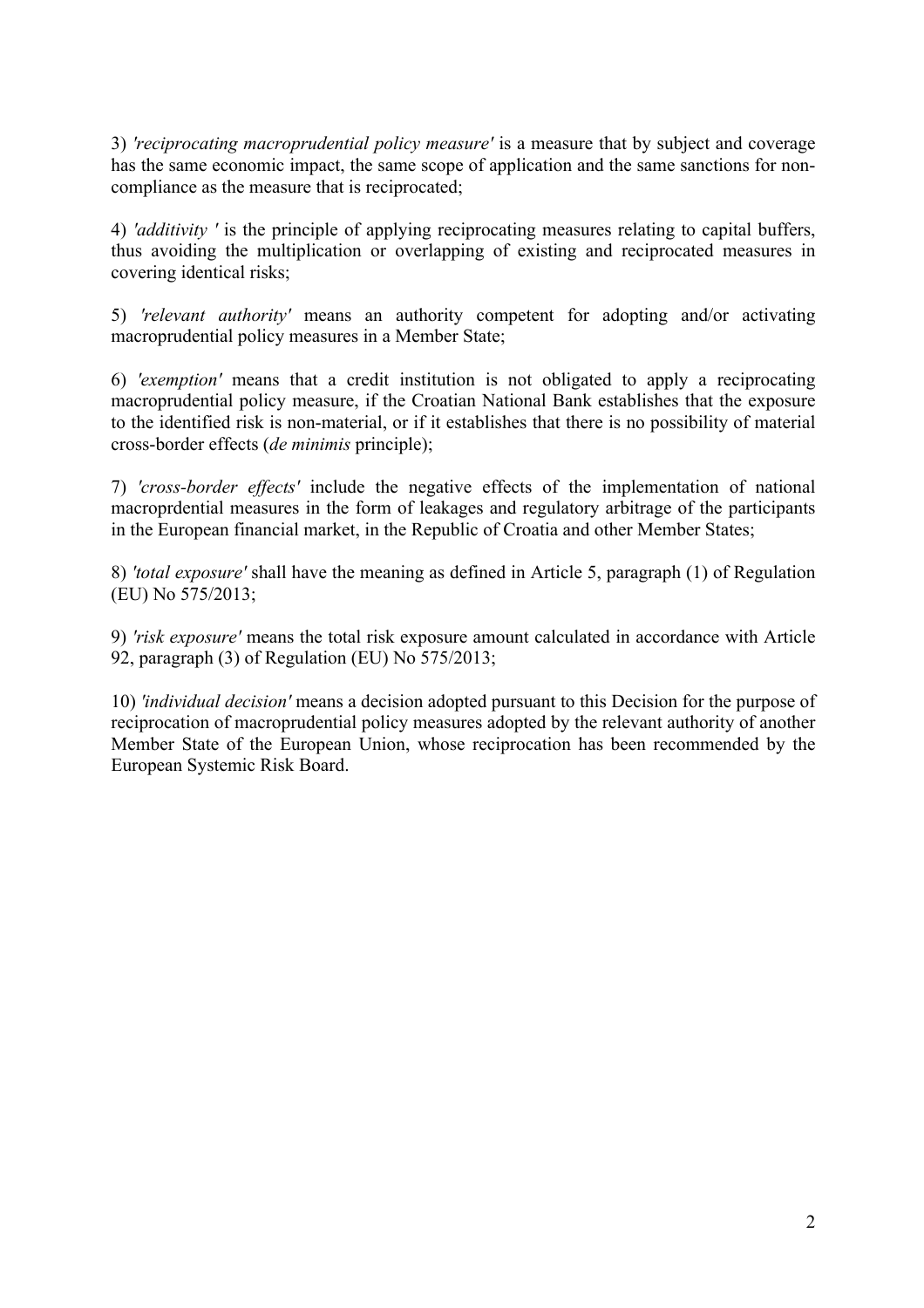### **2 RECIPROCATION**

# **Procedure of the reciprocation of measures Article 3**

(1) The Croatian National Bank shall decide whether to reciprocate a macroprudential policy measure referred to in Article 1, paragraph (1), item (1) of this Decision pursuant to the recommendations of the European Systemic Risk Board adopted in accordance with Articles 16 and 17 of Regulation (EU) No 1092/2010.

(2) The Croatian National Bank shall adopt an individual decision on the reciprocation of a measure within three months of the publication of the latest amendment to the Recommendation on the assessment of cross-border effects of and voluntary reciprocity for macroprudential policy measures (ESRB/2015/2) (hereinafter referred to as 'the Recommendation').

(3) The Croatian National Bank shall adopt individual decisions pursuant to Article 11, paragraph (1) or (2), Article 119 of the Credit Institutions Act (Official Gazette 159/2013, 19/2015 and 102/2015), or pursuant to Article 7 or 8 of the Act on the Financial Stability Council (Official Gazette 159/13).

(4) When adopting an individual decision, the Croatian National Bank shall undertake all necessary measures for the individual decision to enter into force in accordance with the Recommendation, taking into account the rules for adopting subordinate regulations.

(5) When deciding whether to recognise measures referred to in Article 1 of this Decision, the Croatian National Bank shall define the principles of exemption and additivity for each individual measure, subject to the single market principle, whereby it will take into account the possible cross-border effects of the measure to be recognised, which might put into question the effectiveness of national macroprudential policy measures of Member States or measures undertaken by the Croatian National Bank or other competent authorities in the Republic of Croatia with whom the Croatian National Bank shares the responsibility for implementing the macroprudential policy.

(6) Exemptions to the procedure of the reciprocation of measures shall not depend on the fact whether banking and financial services are provided through a branch in another Member State or directly.

(7) In the procedure of the reciprocation of measures referred to in Article 1, paragraph (1), item (1) of this Decision, the Croatian National Bank shall endeavour to coordinate with other relevant authorities in the Republic of Croatia with whom it shares the responsibility for implementing the macroprudential policy.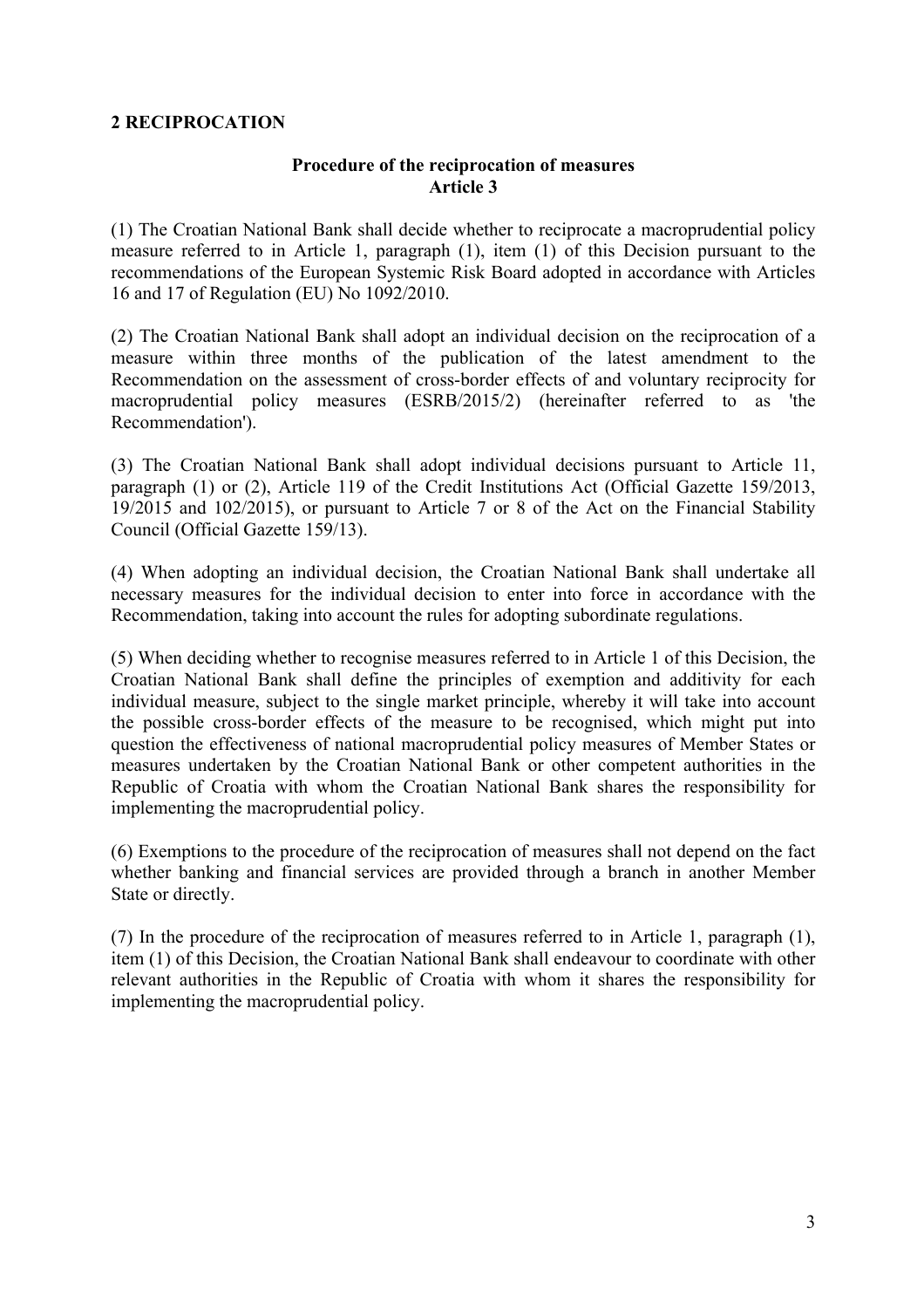# **3 NOTIFICATION OF RELEVANT AUTHORITIES**

#### **Informing relevant authorities in the European Union on the reciprocation of measures of other Member States Article 4**

(1) The Croatian National Bank shall notify the ESRB, the European Central Bank and the European Banking Authority of the reciprocation of other relevant authorities' macroprudential measures whose reciprocation has been recommended by the ESRB, by using the official template published on the ESRB's website.

(2) The Croatian National Bank shall notify the authorities referred to in paragraph (1) of this Article on the reciprocation of macroprudential policy measures no later than one month after the individual decision has entered into force.

(3) The Croatian National Bank shall endeavour to coordinate with other relevant authorities with whom it shares the responsibility for developing and implementing the macroeconomic policy in order to submit to the ESRB the necessary information within its competence in time and in full scope.

#### **Informing the relevant authorities in the European Union on the reciprocation of measures implemented by the Croatian National Bank Article 5**

(1) The Croatian National Bank shall assess the cross-border effects of the implementation of its macroprudential policy measures prior to their adoption and these assessment shall be founded on analytical approaches exemplified in ESRB's manuals or good practices of central banks and shall include or encompass at least the following:

1. possible cross-border effects (leakages and regulatory arbitrage) of the implementation of macroprudential policy measures in the domestic market;

2. cross-border effects of any proposed macroprudential policy measure on other Member States and on the single market of the European Union;

3. the necessity of reciprocation by the relevant authorities of other Member States.

(2) The Croatian National Bank shall notify the ESRB of a macroprudential policy measure as soon as it is adopted and no later than two weeks after the adoption of the measure.

(3) The notification referred to in paragraph (2) of this Article shall include an assessment of cross-border effects and of the necessity for reciprocation by relevant authorities of Member States. Pursuant to this assessment it may include a reciprocation request using the official templates published on the ESRB's website.

# **5 TRANSITIONAL AND FINAL PROVISIONS**

# **Entities subject to this Decision and notification of the Croatian National Bank Article 6**